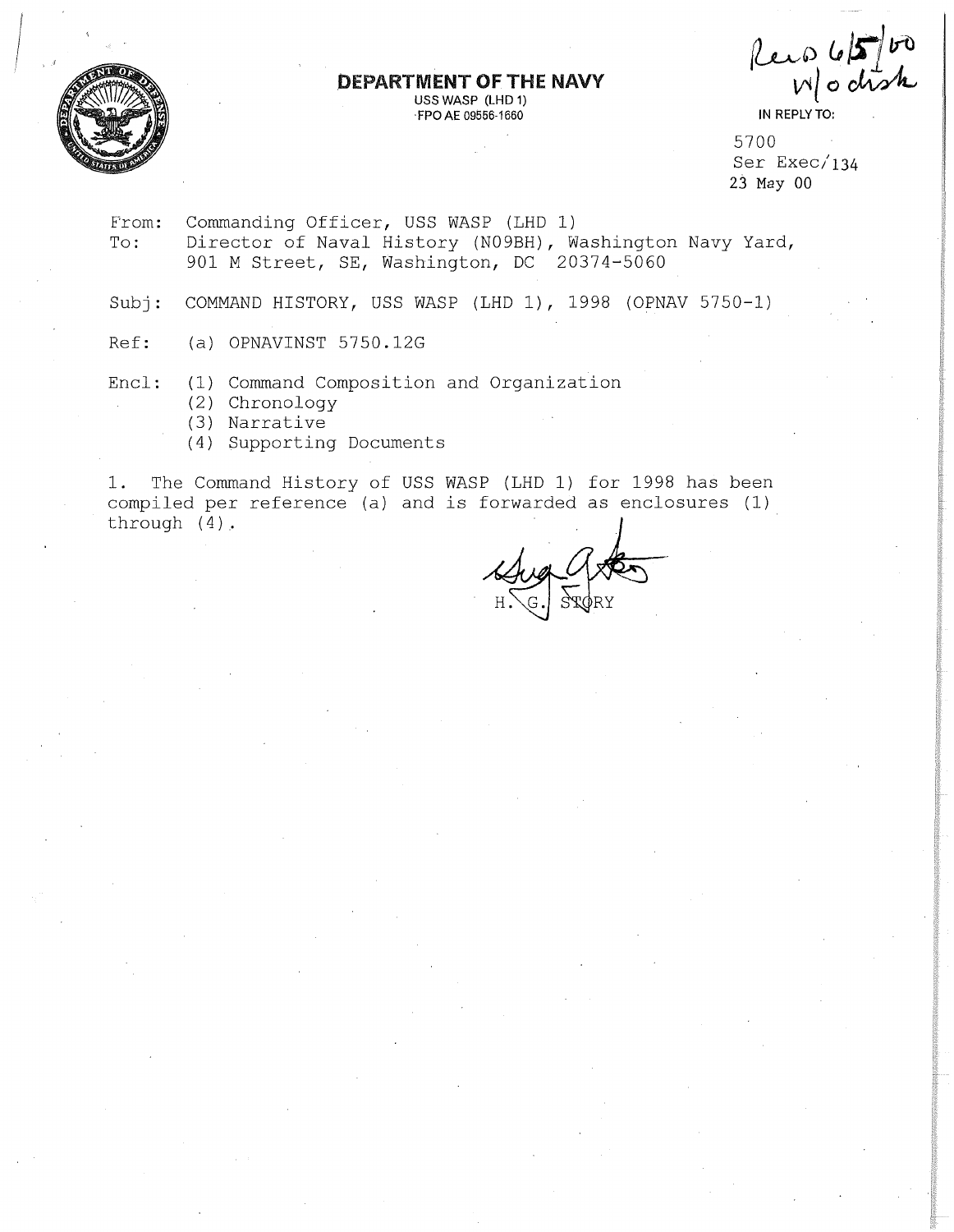### **COMMAND COMPOSITION AND ORGANIZATION**

1. **Mission.** USS WASP (LHD 1) is a multi-purpose amphibious assault ship whose primary mission is to embark, deploy, support and land elements of a Marine Landing Force in amphibious assault operations by helicopter, landing craft, amphibious vehicles,<br>V/STOL or any combination of these methods. USS WASP has a  $V/STOL$  or any combination of these methods. secondary mission of sea control.

#### 2. **Chain of Command.**

(Administrative) Amphibious Group Two Naval Surface Force, U.S. Atlantic Fleet

(Operational)

Amphibious Squadron Six (12 January 98 - 28 July 98) Amphibious Group Two (28 July 98 - 31 December 98) Sixth Fleet (13 March 98 - 15 July 98)

#### 3. **Commanding Officer.**

01 Jan 98 - 31 Dec 98 CAPT T. J. Anderson, USN

#### 4. **Embarked/Attached Commands and Detachments.**

Commander Amphibious Group Two Rear Admiral G. S. Holder (August 98 - December 98) Commander Amphibious Squadron Six Captain L.F. Mahoney (January 98 - July 98) Commander, TWO SIX Marine Expeditionary Unit Colonel E.N. Gardner (January 98 - July 98) Marine Medium Helicopter Squadron TWO SIX FOUR (Reinforced) (January 98 - January 98) (February 98 - 26 July 98) Battalion Landing Team THREE/TWO (January 98 - January 98)  $(February 98 - 26 Ju1y 98)$ Marine Service Support Group TWO SIX (January 98 - January 98) (February 98 - 26 July 98)

Enclosure (1)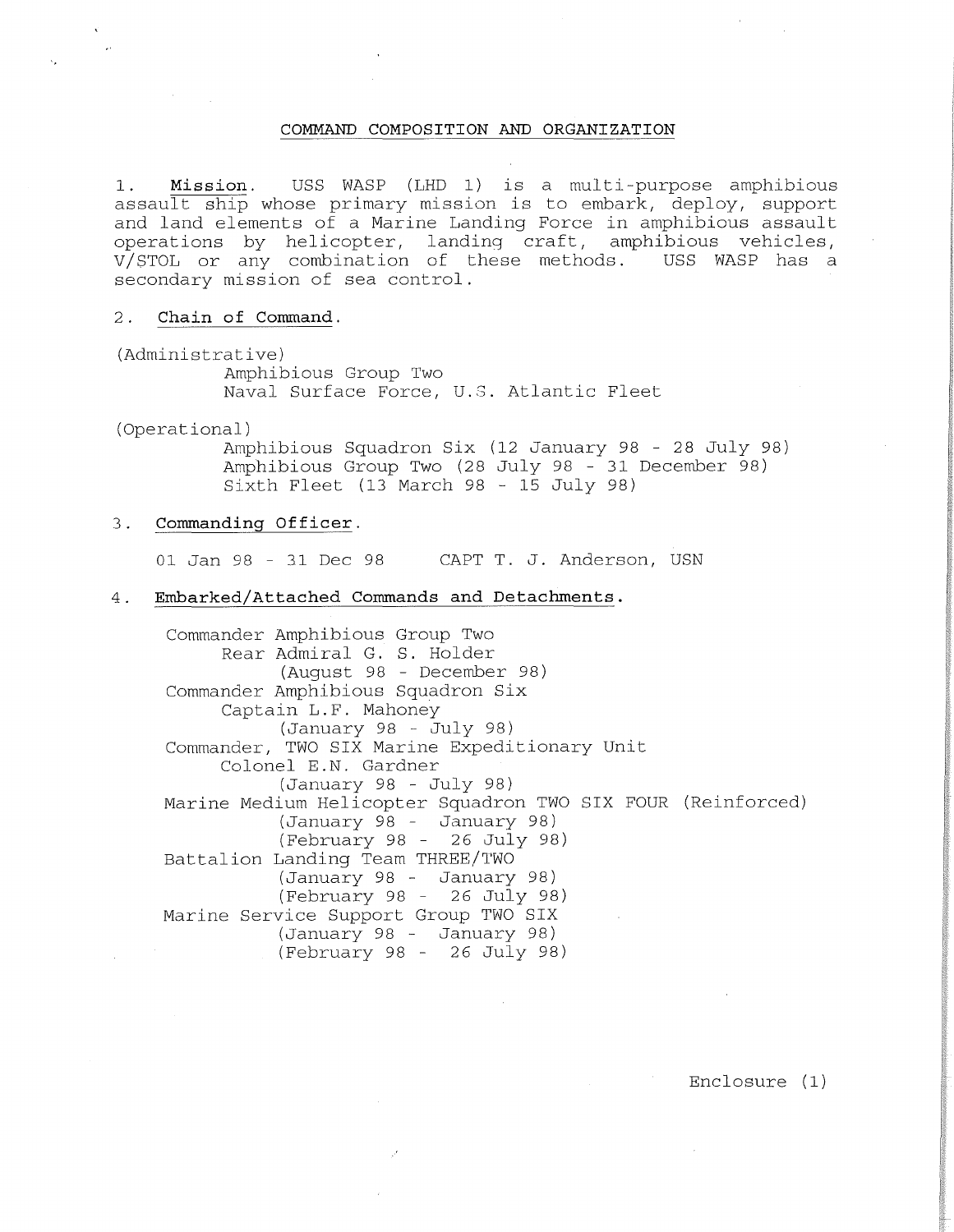Helicopter Combat Support Squadron EIGHT Detachment FOUR  $(February \stackrel{\sim}{98} - July 98)$ Assault Craft Unit FOUR LCAC 39 LCAC 60 LCAC 71

(February 98 - 28 July 98)

5. **Homeport.** U.S. Naval Station Norfolk, Virginia.

| MAR-JUL    | MARG 2-98 Mediterranean Deployment          |
|------------|---------------------------------------------|
| APR        | Dynamic Response, Tunisian PHIBLEX          |
| MAY        | Destined Glory, Alexander the Great         |
| JUN        | Determined Falcon                           |
| OCT        | INSURV                                      |
| <b>NOV</b> | Ammo Off-load, PLOT I                       |
| JAN-MAR    | SRA                                         |
| FEB        | PLOT II                                     |
| $CY-98$    | Battle Efficiency Award, TYCOM Safety Award |

Enclosure (1)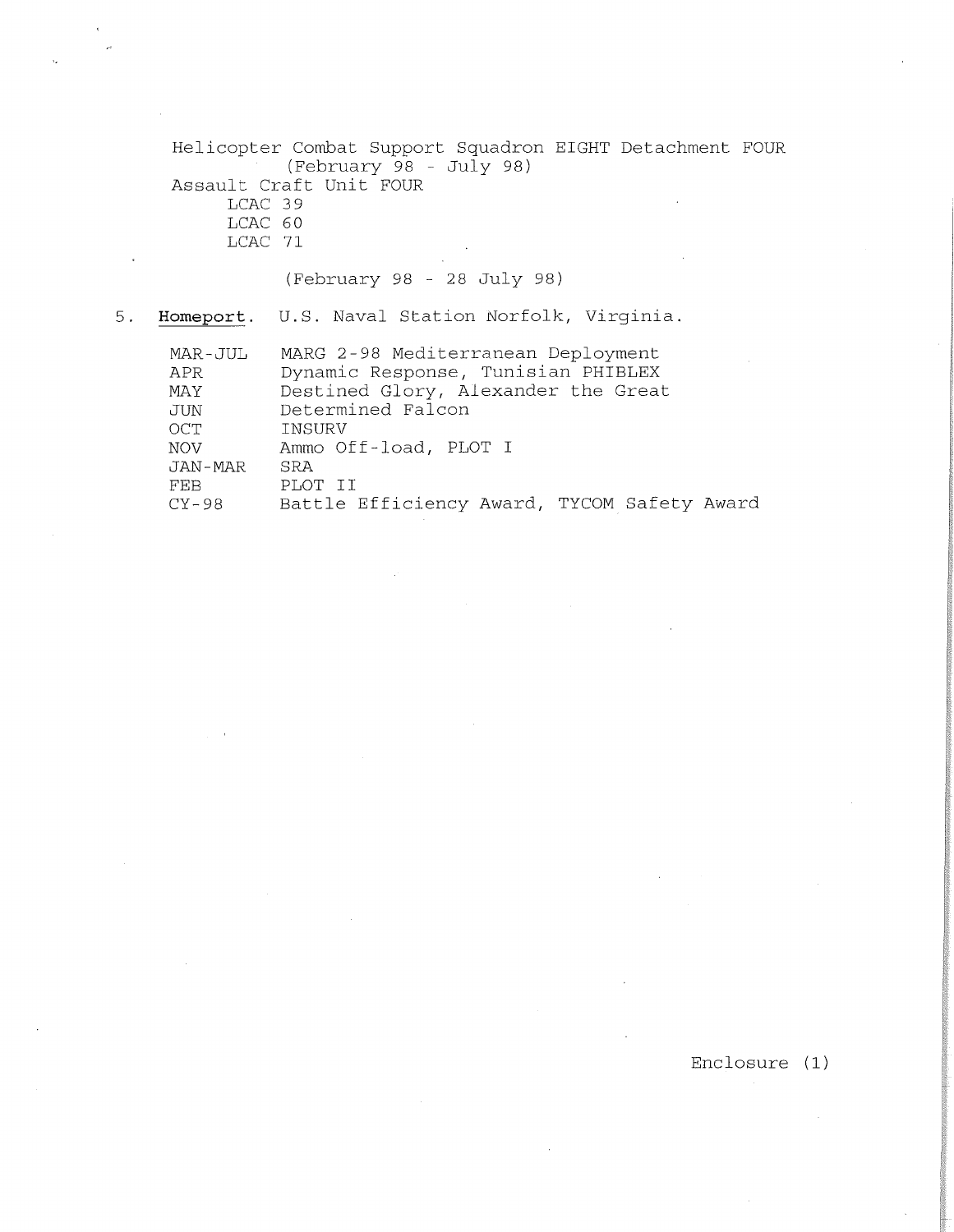# **CHRON.OLOGY**

January 1998

 $\mathbf{r}$ 

| 01 Jan        | Moored at Pier 5, Berth 2 North, in Naval Station<br>Norfolk, VA for holiday leave and upkeep.     |
|---------------|----------------------------------------------------------------------------------------------------|
| $05$ Jan      | Embarked Commander Amphibious Squadron SIX.                                                        |
| 12 Jan        | Underway for Joint Task Force Exercise with USS                                                    |
|               | Portland (LSD 37), USS Trenton (LPD 14) and the USS                                                |
|               | John C. Stennis Carrier Battle Group.                                                              |
| $13$ Jan      | Arrived New River, NC. Embarked Marine Expeditionary'                                              |
|               | Departed enroute Roosevelt Roads,<br>Unit Two-Six.                                                 |
|               | Puerto Rico.                                                                                       |
| 16 Jan        | Commenced Mass Casualty drills. Drill secured.                                                     |
| 17 Jan        | Underway replenishment with USNS Paxtuxent (TAO-201).                                              |
| 19 Jan        | Commander Amphibious Group TWO, Commander Amphibious                                               |
|               | Squadron SIX and 26 Marine Expeditionary Unit arrived.                                             |
|               |                                                                                                    |
| $20$ Jan      | Underway, operating in a MODLOC position. Commander                                                |
|               | Amphibious Group TWO and 26 Marine Expeditionary Unit                                              |
|               | departed. 18th Airborne and 26 Marine Expeditionary                                                |
|               | Unit arrived.                                                                                      |
| $21$ Jan      | Underway, enroute to MODLOC, Southern Puerto Rican                                                 |
|               | operating area.                                                                                    |
| 22 Jan        | Commander Amphibious Group SIX departed.                                                           |
| $23$ Jan      | Anchored off Vieques, Southern Puerto Rican operating                                              |
|               | area. Conducted amphibious rehearsal at Vieques Island                                             |
|               | in the Southern Puerto Rican area. 26 Marine                                                       |
|               | Expeditionary Unit arrived. Underway, commenced transit                                            |
|               | to NAVSTA Roosevelt Roads, Puerto Rico.                                                            |
| 24 Jan        | Arrived at NAVSTA Roosevelt Roads, Puerto. Moored                                                  |
|               | portside to pier 3 South.                                                                          |
| $26$ Jan      | Underway, enroute to Southern Puerto Rican operating                                               |
|               | Modloc for Special Operations Capable Exercise.<br>area.                                           |
| 30 Jan        | Commander Amphibious Group TWO and 26 Marine                                                       |
|               | Expeditionary Unit departed and returned. Commander                                                |
|               | Amphibious Squadron SIX arrived.                                                                   |
| 31 Jan        | Underway, operating in Onslow Bay, NC. Commander                                                   |
|               | Amphibious Group TWO departed and returned. Rear                                                   |
|               | Admiral Pawson, Cruiser Destroyer Group TWELVE and Maj.<br>Gen. Nyland, USMC arrived and departed. |
|               |                                                                                                    |
| February 1998 |                                                                                                    |
|               |                                                                                                    |
| 01 Feb        | Underway, operating in Onslow Bay, NC enroute to Modloc                                            |
|               | for Special Operations Capable Exercise. Commander                                                 |
|               | Amphibious Squadron SIX and Commander Amphibious Group                                             |
|               | TWO departed and returned.                                                                         |
| 02 Feb        | 26 Marine Expeditionary Unit arrived. Offloaded 26                                                 |
|               | Marine Expeditionary Unit. Departed Onslow Bay enroute                                             |
|               | NAVSTA Norfolk, VA.                                                                                |
| 03 Feb        | Underway, enroute to Norfolk Naval Station, VA.<br>Moored                                          |
|               | port side to Pier 11 south, NAVSTA Norfolk, VA, with                                               |
|               | Commander Amphibious Squadron SIX embarked.                                                        |
|               |                                                                                                    |

 $\sim$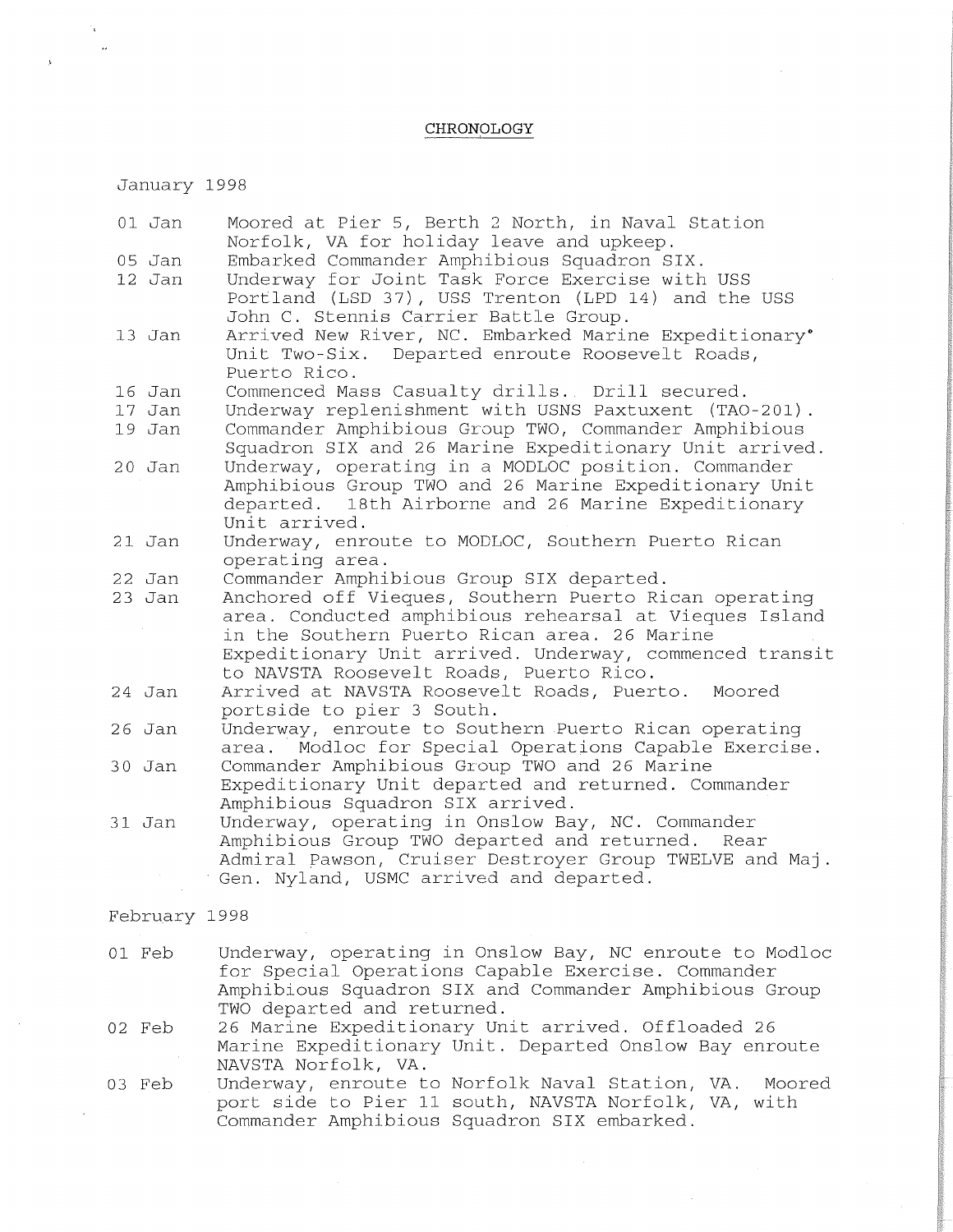- 12 Feb TV news crew, WJLA, from Washington, DC, arrived. Pre-deployment coverage of amphibious assault ship mission.
- 13 Feb Moored, starboard side to Pier 11, Berth 4.
- 17 Feb Commander Second Fleet, Commander Naval Surface Force, U.S. Atlantic Fleet and Commander Amphibious Group TWO arrived and departed.
- 21 Feb The Honorable Congressman Charles Robb from Virginia arrived for an official visit.
- 26 Feb Moored port side to Pier 11, South. Underway, enroute to Morehead City, NC for deployment.
- 27 Feb Anchored Morehead City, NC, embarked 26 Marine Expeditionary Unit. Underway, operating in Cherry Point operations area enroute to Onslow Bay, NC.
- March 1998
- 01 Mar Underway, enroute Rota, Spain.
- 04 Mar Burial at Sea.
- 06 Mar Conduct Safety Stand-down for All Hands.
- 10 Mar Underway replenishment with USNS PATUXENT (TAO 201)
- 12 Mar Begin official turn-over with USS GUAM (LPH 9)
- 13 Mar Moored NAVSTA Rota, Spain.
- 16 Mar Departed NAVSTA Rota, Spain enroute to Naples, Italy. Commander Amphibious Squadron SIX assumed duties as Commander Joint Task Force 61.
- 19 Mar Arrived Naples, Italy. Commander Sixth Fleet, Admiral Lopez arrived. Hosted Naples Orphanage for lunch.
- 21 Mar Stars & Stripes, the Armed Forces Network Europe, NAVEUR Magazine and Air Force News embarked. Departed Naples, Italy, enroute for the Adriatic area of operations.
- 22 Mar Embarked Commander SIX Fleet Public Affairs Office augmentees.
- 24 Mar Arrived in Adriatic area of operation. Commenced Operation Dynamic Response. Sir J. MacKenzie, Deputy Supreme Allied Commander, European Forces, Commander-in Chief, U.S. Naval Forces Europe, Commander SIX Fleet, and more than 100 foreign local press embarked for landing force demonstration, press conference and luncheon.
- 25 Mar Debarked 26 Marine Expeditionary Unit.

#### April 1998

- 04 Apr DVs arrived.
- 05 Apr Embarked BGEN Dorlink.
- 06 Apr Embarked Congressional Delegation for an official visit. 26 Marine Expeditionary Unit on load commenced. Departed Adriatic enroute to Thessaloniki, Greece.
- 07 Apr WASP won the Secretary of the Navy's 1997 Environmental Award for Environmental Quality, large ship.
- 08 Apr Steel Beach Picnic.
- 09 Apr Anchor Thessaloniki, Greece.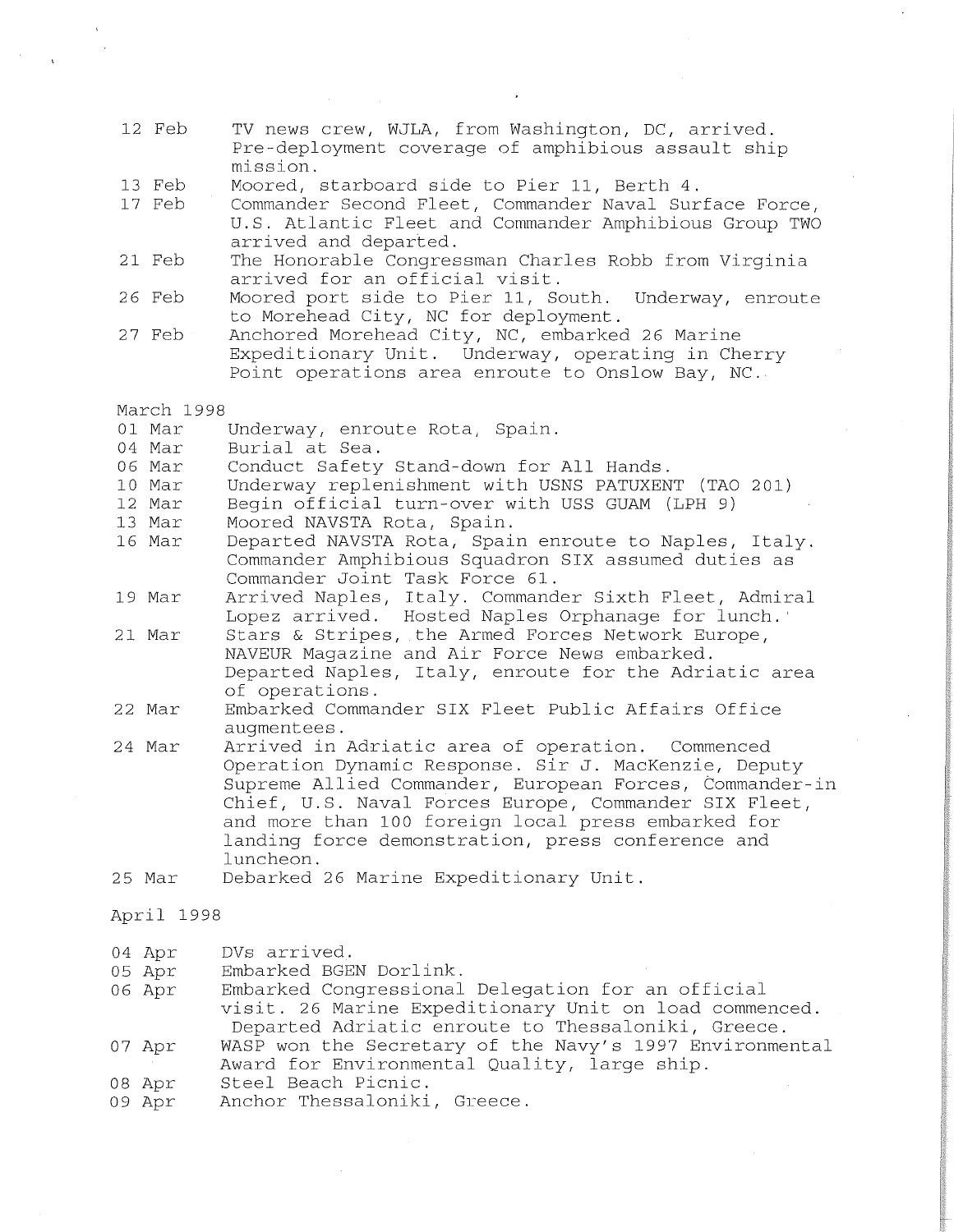- 10 Apr Embarked American Consulate Staff, media and local government officials, including the Mayor of Thessaloniki.
- 11 Apr Conducted tours for local opinion leaders and War College students.
- 13 Apr Departed Greece enroute to Ismir, Turkey.
- 14 Apr Arrived Ismir, Turkey.
- 15 Apr Conduct tours for local American school children and military members.
- 17 Apr Departed Ismir, Turkey enroute to Malta.
- 18 Apr Received distress call from Sea-Land Mariner, 50 miles from Crete.
- 19 Apr Arrived at scene of Sea-Land Mariner. Commenced Search and Rescue operations.
- 20 Apr Departed scene of Sea-Land Mariner rescue operations. Continue enroute to Malta.
- 26 Apr United States Ambassador to the Malta arrives, with Commander SIX Fleet Public Affairs Off.ice augmentees and local media.
- 27 Apr Arrived Malta. Moored Grand Harbour. Commander SIX Fleet Band arrived.
- 28 Apr President of Malta and U.S. Ambassador to Malta arrived for reception onboard.
- 29 Apr VIP and Public tours conducted throughout the day. Ambassador returned for tour and dinner with children from local orphanage.
- May 1998
- 01 May Public and VIP tours· conducted.
- 05 May Admiral Natter arrived. Stars & Stripes reporter embarked.
- 07 May Admiral Natter departed. NATO exercise DESTINED GLORY '98 commenced.
- 13 May Back load 26 Marine Expeditionary Unit.
- 21 May. Moored NAVSTA Rota, Spain. Took on stores.
- 23 May Departed NAVSTA Rota, Spain enroute Rhodes, Greece
- 24 May Steel Beach Picnic.
- 27 May Underway replenishment with USS Merrimack (AO 179)
- 28 May Arrived Rhodes, Greece, at anchor. NATO exercise ALEXANDER THE GREAT commenced.
- 30 May Orphanage lunch.

June 1998

- 01 Jun CORTRAMID 1-98 (Midshipmen summer training program) commenced.
- 03 Jun United States Ambassador to Greece (Burns) arrived.
- ?? Jun Departed Rhodes, Greece enroute to Antayla, Turkey.
- 08 Jun Arrived Antalya, Turkey, at anchor.
- 09 Jun Conducted tour for representatives of AT&T.
- 12 Jun Sortie from Antalya, Turkey, enroute to Adriatic.
- 14 Jun Arrived in Adriatic. Embark media for coverage of Determined Falcon.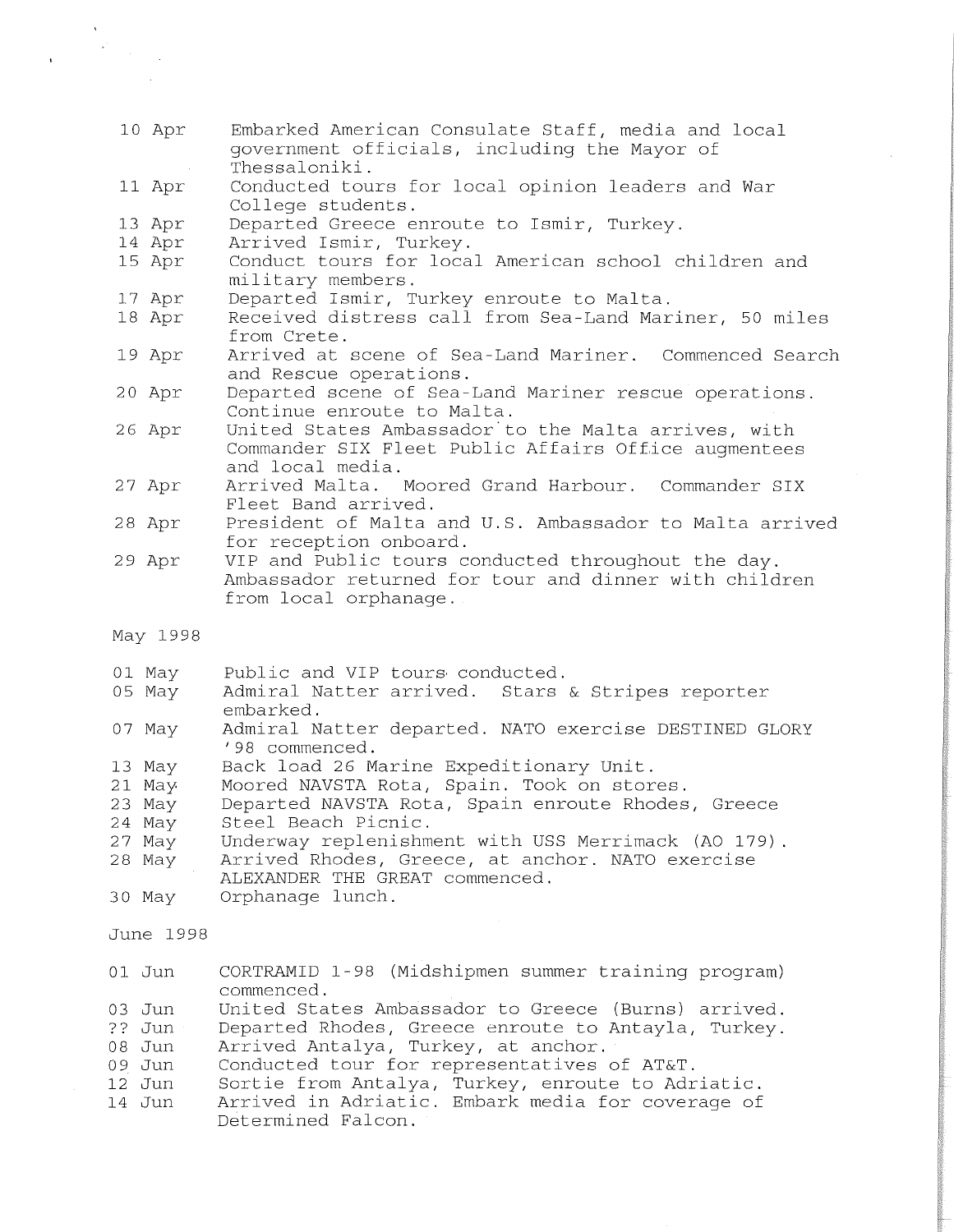- 15 Jun ?? Jun 15 Jun 23 Jun 27 Jun July 1998 01 Jul 02 Jul 03 Jul 05 Jul 09 Jul 14 Jul 15 Jul 17-18 Jul Safety Stand-down for All Hands. 19 Jul 20 Jul 25 Jul 26 Jul 27 Jul 28 Jul Commenced Determined Falcon. Live television coverage provided to newscasts worldwide. Departed Adriatic enroute to Corfu, Greece. Conducted Safety Stand-down for All Hands. Arrived Corfu, Greece, at anchor. Departed Corfu, Greece enroute to Catania, Sicily, Italy. Embarked second group of Midshipmen. Moored Catania, Sicily, Italy. Local press and government officials embarked for tour. Local press embarked for tour. Departed Catania, Sicily, Italy enroute to Rota, Spain. Arrived NAVSTA Rota, Spain. Commenced washdown. Conducted turnover with USS SAIPAN (LHA-2) . Departed NAVSTA Rota, Spain enroute Morehead City, N.C. Steel Beach picnic. Representatives from the Navy Family Service Center arrived for briefings. Arrived Onslow Bay, NC. Anchored Onslow Bay, NC. For debarkation of 26 Marine Expeditionary Unit. Commander Amphibious Group TWO, Admiral Holder embarked. Tigers arrived from NAVSTA Norfolk, Va. On load Tigers. Upon completion, departed enroute to NAVSTA Norfolk, VA. Arrived NAVSTA Norfolk, VA, moored. COMPHIBRON SIX debarks. Begin leave and upkeep period in preparation for INSERV. First Marine from 26 Marine Expeditionary Unit diagnosed with Tuberculosis. August 1998
- 01 Aug Moored NAVSTA Norfolk, VA. Conducted leave and upkeep period.
- Aug Media coverage of Tuberculosis cases onboard WASP.
- 10 Aug Commenced Flight Deck resurfacing.<br>25 Aug Commander SECOND Fleet Sorties WAS
- Commander SECOND Fleet Sorties WASP underway for Hurricane Bonnie.
- 29 Aug Arrived NAVSTA Norfolk, VA. Moored pier 21.

September 1998

- 01 Sep Moored NAVSTA Norfolk, VA.
- 02 Sep Commander Amphibious Group TWO embarked.
- 03 Sep Visited by Commanding Officer, HMS Ocean.
- 04 Sep Visited by Admiral Ruble, Director Logistics/Fleet Supply Officer U.S. Atlantic Fleet.
- 09 Sep Underway PCO Course embarked.
- 10 Sep Arrived NAVSTA Norfolk, VA.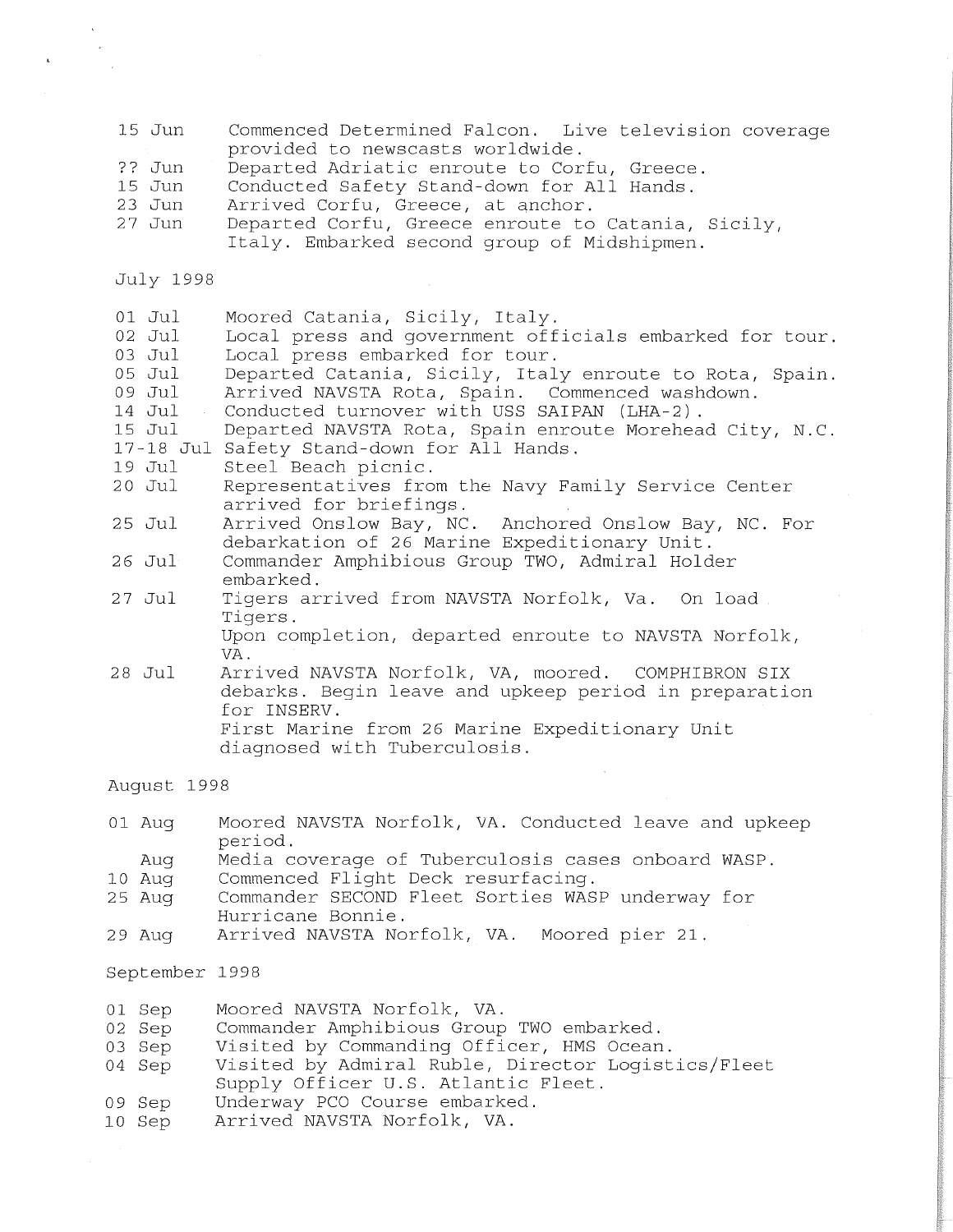- 15 Sep Underway INSERV practice.
- 16 Sep Arrived NAVSTA Norfolk, VA.
- 17 Sep WASP won first place during Surface Warfare Training Week (SWTW) 2-98.
- 22 Sep Surgeon General visited.
- 23 Sep Marine Embarkation Course began.
- 24 Sep Office of the Secretary of Defense, Senior Executive Service Course visited.
- 25 Sep Marine Embarkation Course departed.
- 28 Sep Office of the Secretary of Defense visited.
- 29 Sep Admiral Moss visited.

October 1998

- 01 Oct Moored NAVSTA Norfolk, VA.<br>07 Oct Underway for INSERV.
- 07 Oct Underway for INSERV.<br>08 Oct Arrived NAVSTA Norfo
- 08 Oct Arrived NAVSTA Norfolk, VA. Moored starboard side.<br>13 Oct WASP hosts Norfolk Fleet Week Navy League Luncheon.
- WASP hosts Norfolk Fleet Week Navy League Luncheon. PXO arrived.
- 16 Oct Commander Amphibious Squadron SIX Change of Command. PCO departs for the major command course in Newport, Rhode Island.
- CDR E. S. Yerger assumed the duty as Executive Officer. 19 Oct Underway for Ammunition Off load in Naval Weapons
- Station Earle, N.J. Embarked Navy League members. 20 Oct Arrived Naval Weapons Station Earle, N.J.
- Departed Naval Weapons Station Earle, N.J. enroute to Staten Island, N.Y. Embarked veterans groups for transit through N.Y. Harbor.
- 24 25 Oct Conducted public tours while moored to The Sullivans pier at NAVSTA Staten Island.
- 26 Oct Departed NAVSTA Staten Island enroute to Norfolk, VA.
- 27 Oct Arrived NAVSTA Norfolk, Va, moored port side.

November 1998

- 01 Nov Moored port side to Pier 5 South, Naval Station Norfolk, Norfolk, VA.
- 10 Nov Commander Amphibious Group TWO embarked.
- 17 Nov Senior Executive Level Tour and luncheon.
- 20 Nov Semi-annual Quality of Life Inspection. WASP won third Quarter award Self-Sufficient Ship of the Quarter.
- 23-24 Nov Safety Stand-down for All Hands.

December 1998

- Dec Hosted Dr. Cori Dauber, Defense Advisory Committee on Women in the Services (DACOWITS) .
- 15 Dec Moored port side to Pier 5 South, Naval Station Norfolk, Norfolk, VA.
- 18 Dec Commenced holiday leave and upkeep period.
- 31 Dec Completed the year moored to Pier 5S, Naval Station Norfolk, Norfolk, VA.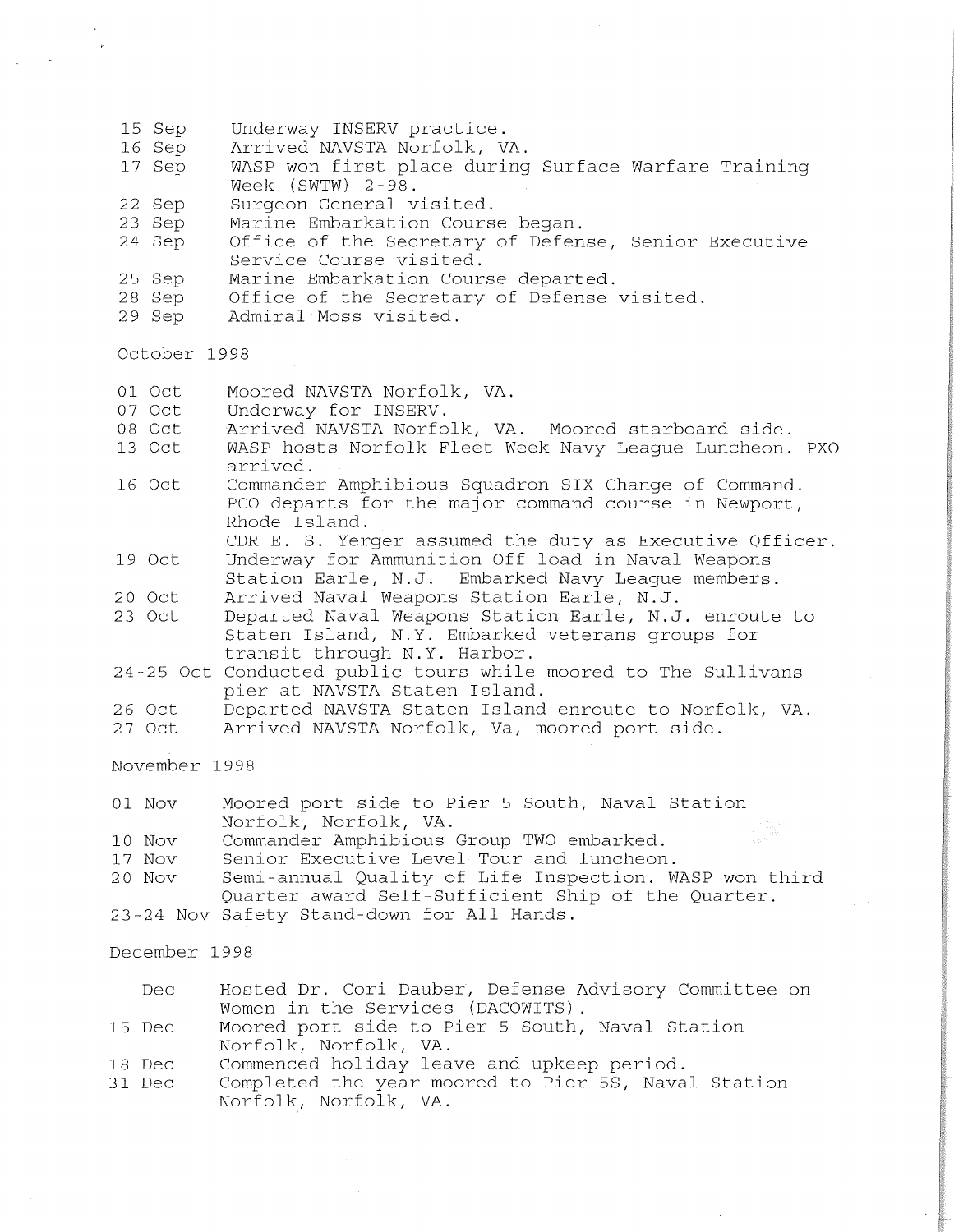## **NARRA'l'IVE**

WASP commenced 1998 moored at Naval Station Norfolk preparing for her upcoming Mediterranean Deployment. Commander Amphibious Squadron SIX embarked and WASP was underway on 12 January. The ship proceeded to Onslow Bay and New River, off the coast of North Carolina to onload the 26th Marine Expeditionary Unit for Joint Task Force Exercise 98-1, which included ships of the USS John C. Stennis Carrier Battle Group. The onload operations included Marine Medium Helicopter Squadron 264 and Landing Craft Air Cushioned from Assault Craft Unit Four. Additionally, WASP conducted numerous Engineering Casualty Control and Damage Control exercises to prepare for the upcoming deployment. Upon completion of Amphibious training, WASP conducted refueling operations with USNS PAXTUXENT (TA0-201), then proceeded to the Virginia Capes operating area to complete final, extensive preparations for the Propulsion Examination. Additionally, WASP conducted an amphibious rehearsal at Vieques Island in the Southern Puerto Rican area, and the 26 Marine Expeditionary Unit arrived on board. WASP continued on to NAVSTA Roosevelt Roads, Puerto Rico. On 23 January, WASP completed the Atlantic Fleet Operational Propulsion Plant Examination with an overall grade of satisfactory. The crew received a grade of Excellent in the area of fire fighting. The Examiners' commented that it was the best efforts they· had seen for this size ship. On 31 January, WASP arrived in Onslow Bay, NC operating area. Rear Admiral Pawson, Cruiser Destroyer Group TWELVE and Maj Gen. Nyland, USMC visited WASP.

February began with WASP operating off the coast of Onslow, N.C. en route to Modloc for Special Operations Capable Exercise. WASP offloaded 26 Marine Expeditionary Unit (SOC) and departed the Onslow Bay operating area en route Norfolk, VA. Upon arrival, WASP moored Pier 11, NAVSTA Norfolk, VA with Commander Amphibious Squadron SIX embarked. In mid-February, a television crew, WJLA, of Washington, DC arrived on board WASP for predeployment coverage of the amphibious assault ship mission. Commander Second Fleet, Commander Naval Surface Force, U.S Atlantic Fleet and Commander Amphibious Group TWO visited WASP. On 21 February, the Honorable Charles Robb, Congressman from Virginia visited WASP. At the end of February, WASP departed for deployment, en route to Moorhead City, NC. Upon arrival in Moorhead City, NC, WASP embarked 26 Marine Expeditionary Unit (SOC) .

On 01 March, WASP departed the Onslow Bay operating area, en route Rota, Spain. During the first week of the deployment, WASP conducted a burial at sea and a Safety Stand-down for all hands. At the beginning of the second week, WASP conducted underway replenishment with USNS PATUXENT (T-AO 201) and began official turnover with USS GUAM (LHD-9). On 13 March, WASP moored NAVSTA Rota, Spain, Pier 1. Three days later, WASP departed NAVSTA Rota, Spain en route Naples, Italy and Commander Amphibious Squadron SIX assumed duties as Commander, Joint Task Force 61.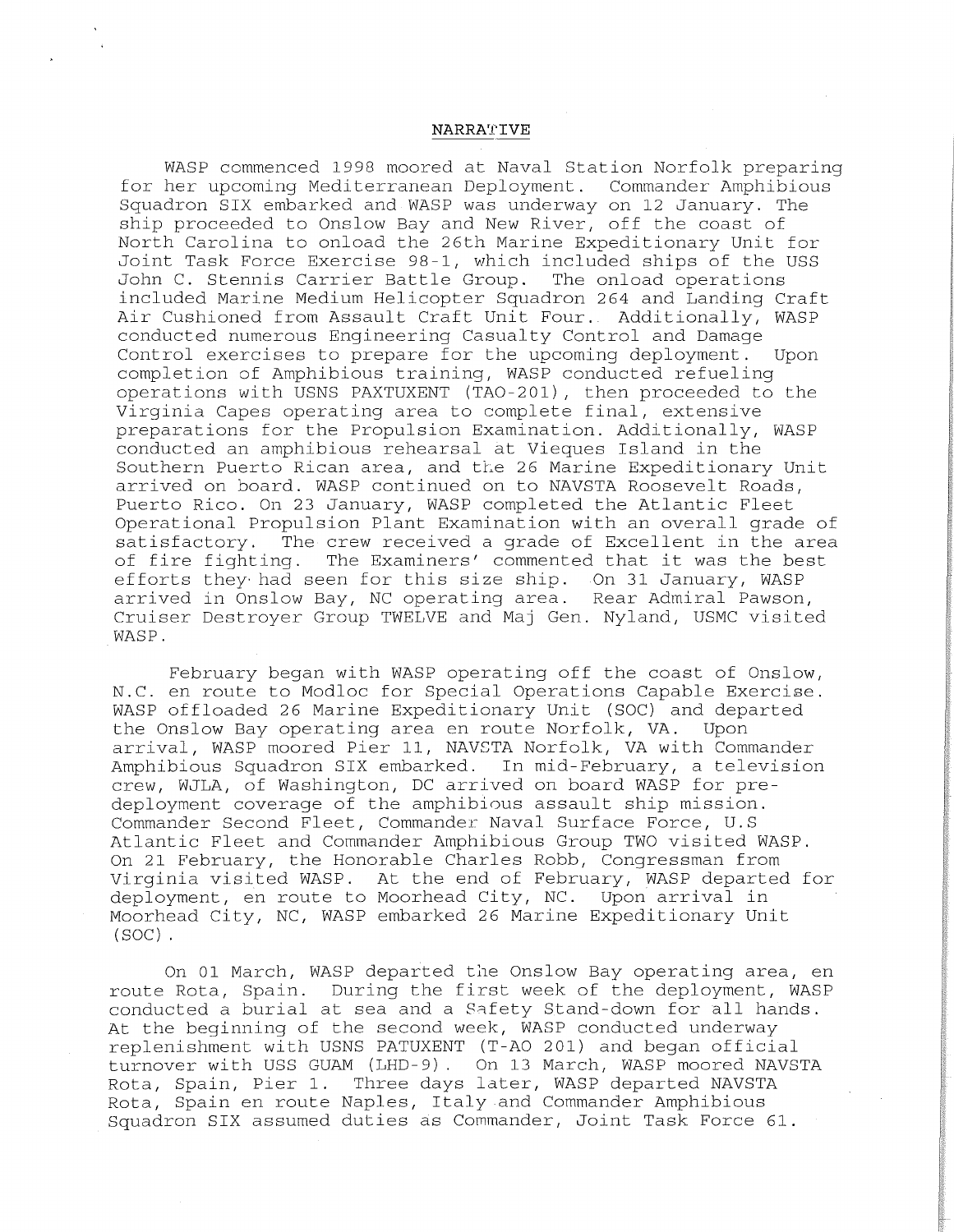In mid-March, WASP arrived Naples, Italy and VADM Lopez, Commander, Sixth Fleet embarked. While in Naples, Italy, WASP hosted a Naples Orphanage for lunch March 19-20. Media, Stars and Stripes, the Armed Forces Network Europe, NAVEUR Magazine and Air Force News embarked. WASP departed Naples, Italy en route for the Adriatic area of operations. At the end of March, WASP arrived in Adriatic area of operation for the start of Operation Dynamic Response. General, Sir Jeremy Mackenzie, Deputy Supreme Allied Commander, European Forces, Vice Admiral Lopez, Commander Sixth Fleet, and more than 100 foreign local press embarked for landing force demonstration, press conference and luncheon. Debarked 26 MEU debarked for the Operation Dynamic Response.

April began with distinguished visitors arriving on board USS WASP, including BGEN Dorlink and a Congressional Delegation consisting of the Honorable Bob Riley, (R-AL), the Honorable Bob Etheridge, (D-NC), and the Honorable Ernest Istook, (R-OK) for an official visit. Commenced 26 MEU on load. WASP departed for the Adriatic, en route to Thessaloniki, Greece. On 07 April, WASP won the Secretary of the Navy's 1997 Environmental Award for Environmental Quality, Large Ship category. WASP held a Steel Beach picnic for the crew in celebration. On 09 April, WASP anchored at Thessaloniki, Greece, embarking the American Consulate Staff, media and local government officials, including the Mayor of Thessaloniki, Greece. During the port visit, WASP conducted tours for local opinion leaders and War College students. On 13 April, WASP departed Greece en route to Ismir, Turkey. Upon arrival in Ismir, Turkey, WASP conducted tours for local American school. children and military members of the community. WASP then departed Ismir, Turkey and headed for Malta. On 18 April, WASP received a distress call from civilian ship Sea-Land Mariner, 50 miles from Crete. Arriving on-scene the next day, WASP assessed the ship was dead in the water with two crewman injured and another two dead. WASP launched nearly a dozen search and rescue operations to help the injured mariners WASP at sea fire party helped fight and contain the fire on board the Sea-Land Mariner. On 20 April, after assessing rescue and fire-fighting operations were under control, WASP departed the scene of Sea-Land Mariner rescue operations and continued on to Malta. On 26 April, the U.S. Ambassador to Malta, Katheryn Proffitt arrived on board WASP, with Commander Six Fleet Public Affairs Officer augmentees and local media. The next day, WASP made a historic "return" to Malta, 56 years after its namesake, USS WASP (CV-7) helped liberated the island nation during World War II, and is moored at the Grand Harbour. Commander Six Fleet Band arrived on board. On 28 April, the President of Malta, Ugo Misfsud Bonnie and the U.S. Ambassador to Malta arrived for the reception held on board. April finished out with WASP conducting VIP and public tours throughout the day. The U.S. Ambassador returned for dinner and a tour with children from a local orphanage.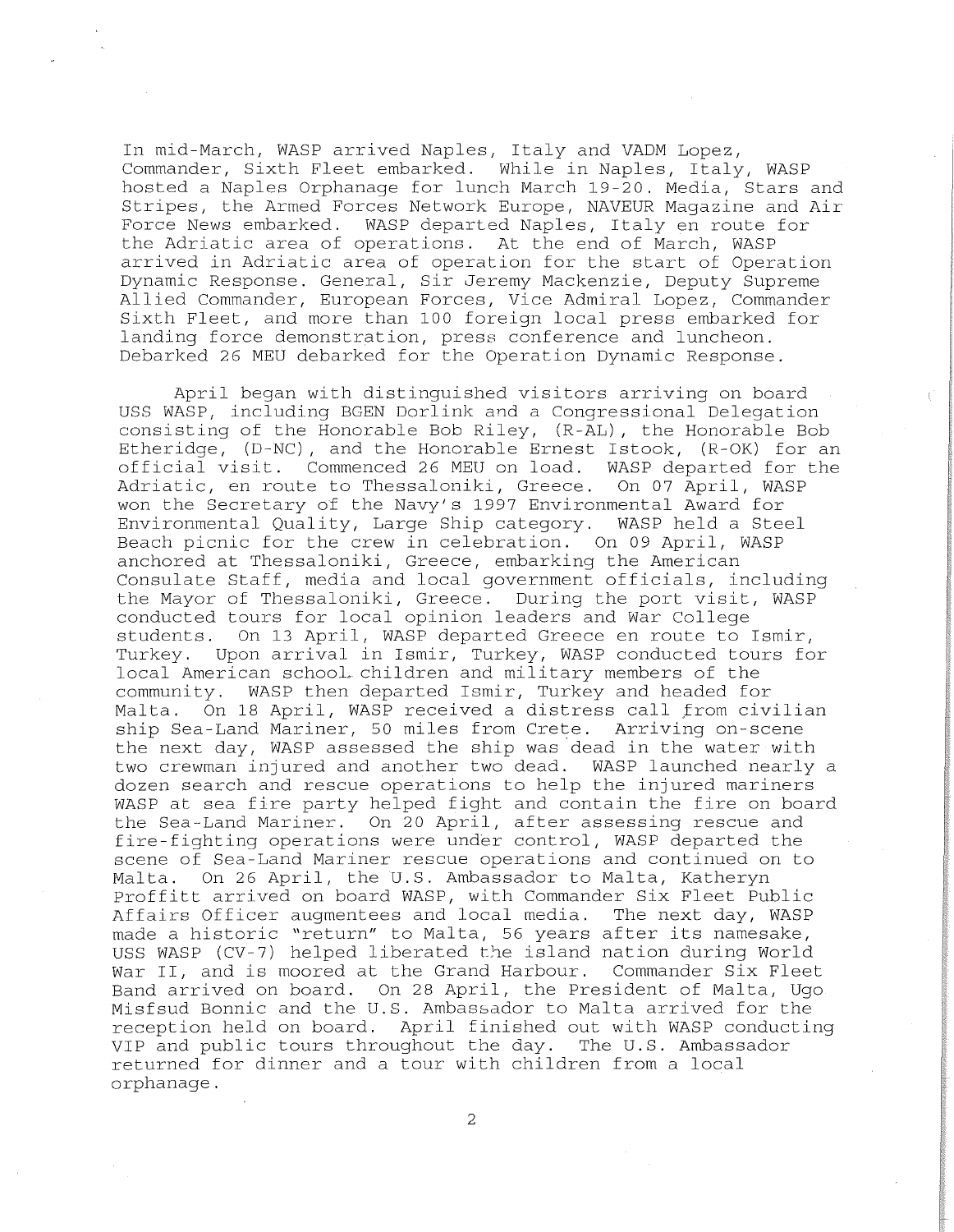On 01 May, more VIP and public tours were conducted on board<br>WASP. On 05 May, WASP hosted Admiral Natter, for a two day stay. On 05 May, WASP hosted Admiral Natter, for a two day stay.<br>& Stripes reporter embarked. WASP began NATO exercise Stars & Stripes reporter embarked. DESTINED GLORY '98 conducted with nine NATO nations including Greece, Turkey, Germany, Britain, Italy, France, The Netherlands, Morocco, and Spain. In mid-May, backload of 26 Marine Expeditionary Unit (SOC) commenced. On 21 May, WASP is moored NAVSTA Rota, Spain, for a few days while taking on stores and then departed en route Rhodes, Greece. On 24 May, WASP held a steel beach picnic. At the end of May, WASP had an underway replenishment with USS MERRIMACK (AO 179). Later that day, WASP arrived in Rhodes, Greece, anchored out and began NATO sponsored exercise ALEXANDER THE GREAT which was conducted with nine NATO nations including Greece, Turkey, Germany, Britain, Italy, France, The Netherlands, Morocco, and Spain. On the last day of May, WASP hosted a local orphanage for lunch.

On 01 June, WASP commenced CORTRAMID 1-98, the Midshipmen summer training program. The United States Ambassador to Greece, Ambassador Burns arrived. After a short visit, WASP departed Rhodes, Greece en route to Antayla, Turkey. On 08 June, WASP anchored out Antalya, Turkey. While in Antalya, Turkey, WASP conducted a tour for representatives of AT&T. On 12 June, WASP sortied from Antalya, Turkey, en route to the Adriatic a day earlier than expected. Two days later, WASP arrived in the Adriatic. Media embarked for coverage of DETERMINED FALCON. Mid-June, DETERMINED FALCON, a NATO led exercise, united in its commitment to seek a cease-fire and end to hostilities in Kosovo Live television coverage provided to newscasts worldwide. In addition to participating in the NATO exercise, WASP held a safety stand down for all hands. At the completion of the exercise, WASP departed the Adriatic en route to Corfu, Greece. Towards the end of June, WASP arrived in Corfu, Greece at anchor. After a short stay, WASP departed Corfu, Greece, en route to Catania, Sicily, Italy, where the second group of midshipmen embarked.

July started off with WASP moored Catania, Sicily, Italy. On 02 July, local press and government officials embarked WASP for a tour. On 05 July, WASP departed Catania, Sicily, Italy, en route to Rota, Spain. Upon arrival at Naval Station Rota, Spain, WASP commenced wash-down. On 14 July, WASP conducted turnover with USS SAIPAN (LHA-2) and departed Rota, Spain en route to Moorhead City, NC. In mid-July, WASP held a safety stand down for all hands followed by a steel beach picnic. On 20 July, representatives from the Navy Family Service Center arrived for end of deployment briefings. On 25 July, WASP arrived Onslow Bay, NC, debarking 26 Marine Expeditionary Unit (Special Operations Capable) . On 26 July, Commander Amphibious Group TWO, Admiral Holder embarked. On 27 July, Tigers arrived from Naval Station Norfolk, VA. Upon complecion of Tiger embarkation, WASP

3